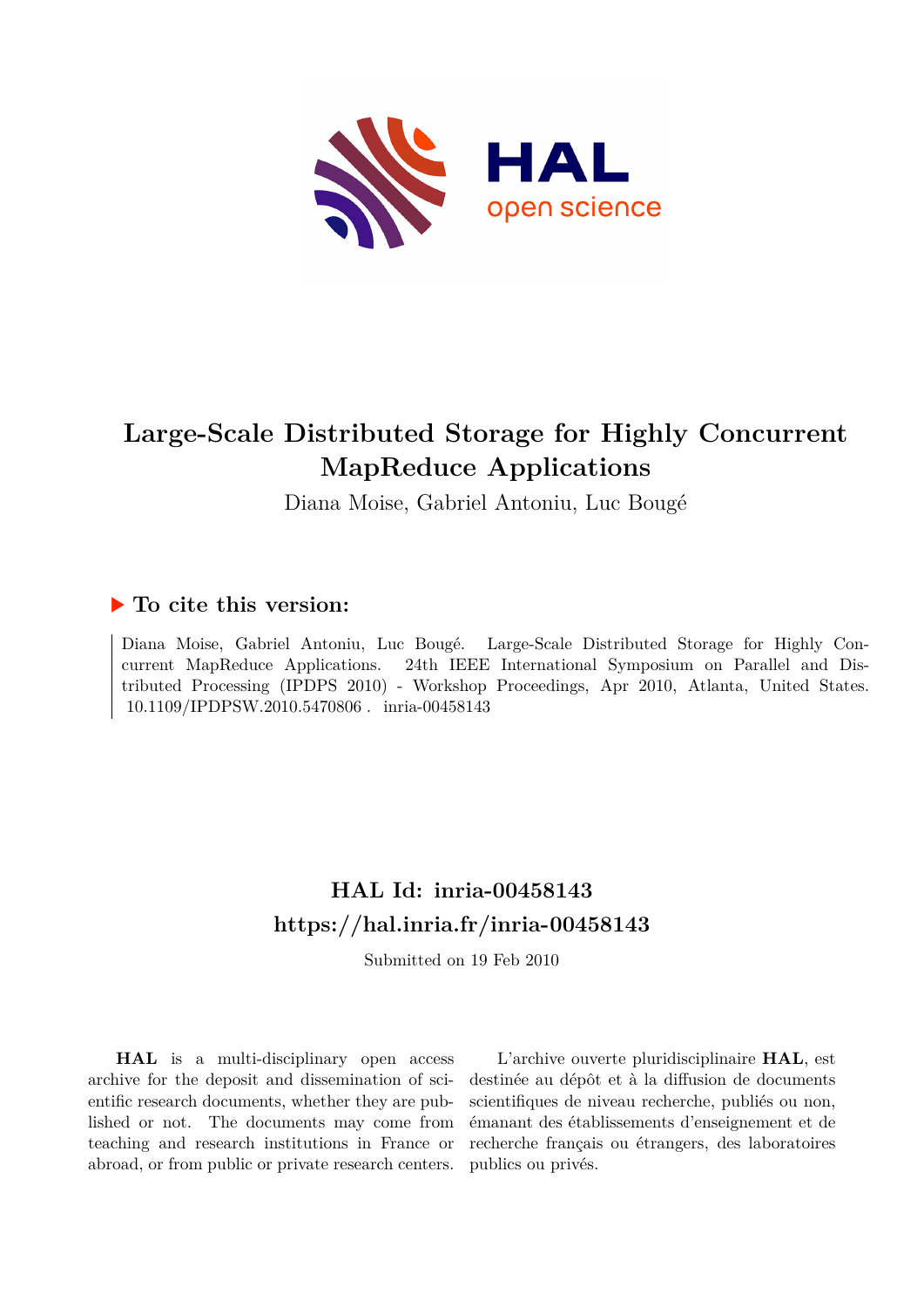# Large-Scale Distributed Storage for Highly Concurrent MapReduce Applications

Diana Moise INRIA IRISA Rennes, France diana.moise@inria.fr Advisor: Gabriel Antoniu INRIA Rennes IRISA Rennes, France gabriel.antoniu@inria.fr

Advisor: Luc Bougé ENS Cachan, Brittany IRISA Rennes, France luc.bouge@bretagne.ens-cachan.fr

#### I. INTRODUCTION

A large part of today's most popular applications are data-intensive. Whether they are scientific applications or Internet services, the data volume they process is continuously growing. Two main aspects arise when trying to accomodate the size of the data: processing the computation in a manner that is efficient both in terms of resources and time, and providing storage capable to deal with the requirements of data-intensive applications. Since the input data is large, the computation, which is, in most cases straightforward, is distributed across hundreds or thousands of machines; thus, the application is split into tasks that run in parallel on different machines, tasks that will need to access the data in a highly concurrent manner.

Handling massive data has a strong impact on the design of the storage layer, which must be able to cope with storing huge files, while still supporting fine-grained access to data. Files are distributed at a large scale, I/O throughput must be sustained at a high level, even in the context of heavy concurrency.

Specialized abstractions like Google's MapReduce [1] and Pig-Latin [2] were developed to efficiently manage the workloads of data-intensive applications. These models propose high-level data processing frameworks intended to hide the details of parallelization from the user. Such frameworks rely on storing huge objects and target high performance by optimizing the parallel execution of the computation.

This PhD research focuses on providing large-scale distributed storage for highly concurrent MapReduce applications.

#### II. MAPREDUCE: THE HADOOP IMPLEMENTATION

This section briefly presents the concepts MapReduce relies on, and provides an overview of the file systems that can support MapReduce applications.

#### *A. MapReduce*

Google's MapReduce is a parallel programming paradigm successfully used by large Internet service providers to perform computations on massive amounts of data. A computation takes a set of input

key-value pairs, and produces a set of output keyvalue pairs. The user of the MapReduce library expresses the computation as two functions: *map*, that processes a key-value pair to generate a set of intermediate key-value pairs, and *reduce*, that merges all intermediate values associated with the same intermediate key. The framework takes care of splitting the input data, scheduling the jobs' component tasks, monitoring them and re-executing the failed ones. Hadoop's [3] implementation of MapReduce follows the Google model. The framework consists of a single master *jobtracker*, and multiple slave *tasktrackers*, one per node. A MapReduce job is split into a set of taks, which are executed by the tasktrackers, as assigned by the jobtracker. The input data is also split into chunks of equal size, that are stored in a distributed file system across the cluster. First, the map tasks are run, each processing a chunk of the input file, by applying the map function defined by the user, and generating a list of key-value pairs. After all the maps have finished, the tasktrackers execute the reduce function on the map outputs.

Both the input data and the output produced by the reduce function are stored in a distributed file system; the storage layer is a key component of MapReduce frameworks, as its design and functionalities influence the overall performance. MapReduce applications process data consisting of up to billions of small records (of the order of KB); storing the data in a large number of approximately KB-sized files would be impossible to manage and certainly inefficient. Thus, the data sets are packed together into huge files (hundreds of GB).

#### *B. Impact on the storage layer*

There are a number of challenges to be addressed by the storage layer of MapReduce applications. Finegrained access to huge files is required, since MapReduce applications deal with a very large number of small records of data. Completing the application in a reasonable amount of time requires the storage layer to sustain high throughput, while a large number of clients access the same file concurrently.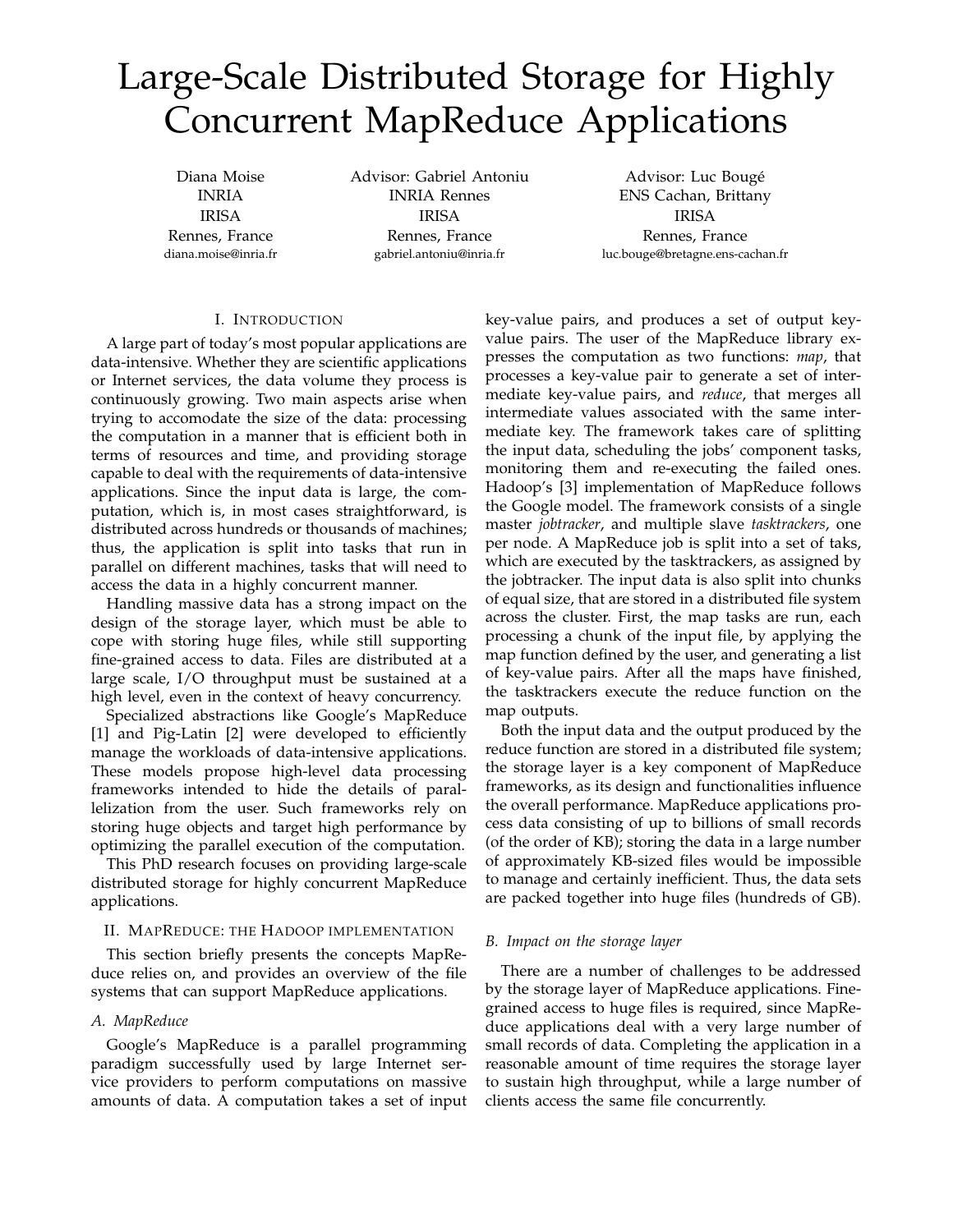One of the optimization techniques the MapReduce framework employs, is to ship the computation to nodes that store the input data; the goal is to minimize data transfers between nodes. For this reason, the storage layer must be able to provide the information about the location of the data.

Another feature of the storage layer, that can bring further enhancements in the MapReduce framework, is the ability to support versioning. This functionality can be of great importance, considering the size of the stored data; versioning enables easy roll-back to previous snapshots of the data.

#### *C. Distributed File Systems for MapReduce Applications*

Several distributed file systems emerged from the Internet services community, to provide the right abstraction for the MapReduce paradigm. These file systems were built from scratch, tailored to offer high performance in specific usage scenarios and for specific application workloads.

To meet its storage needs, Google introduced the Google File System (GFS) [4], a distributed file system that supports large-scale data processing on commodity hardware. In GFS, a file is split into 64 MB chunks that are placed on storage nodes, called *chunkservers*. A centralized *master server* is responsible for keeping the file metadata and the chunk location. When accessing a file, a client first contacts the master to get the chunkservers that store the required chunks; all file I/O operations are then performed through a direct interaction between the client and the chunkservers. GFS is optimized for access patterns involving huge files that are mostly appended to, and then read from. Fault tolerance is ensured through chunk replication and data checksumming. GFS also implements cheap snapshotting and branching.

The Hadoop Distributed File System (HDFS) [5] is part of the Hadoop project, that provides an opensource implementation of Google's MapReduce model. HDFS uses the same design concepts as GFS: servers called *datanodes* are responsible for storing data, while the *namenode* takes care of the file system namespace and the data location. Like most file systems developed by the Internet services community, HDFS is optimized for specific workloads and has different semantics than the POSIX compliant file systems. HDFS does not support concurrent writes to the same file; moreover, once a file is created, written and closed, the data cannot be overwritten or appended to.

Amazon released Elastic MapReduce [6], a web service that enables users to easily and cost-effectively process large amounts of data. The service consists in a hosted Hadoop framework running on Amazon's Elastic Compute Cloud (EC2). Amazon's Simple Storage Service (S3) [7] serves as storage layer for Hadoop. The S3 file system stores files as objects, using the key-value abstraction: the filename is used as the key, whereas the file content is the value. Files can be created, listed, and retrieved using either a REST-style HTTP interface or a SOAP interface. S3's design aims to provide scalability, high availability and low latency at comodity costs.

Distributed file systems belonging to the HPC community are also good candidates for supporting data-intensive workloads. Such file systems that were adapted to fit the needs of MapReduce applications, are PVFS (Parallel Virtual File System) [8] and GPFS(General Parallel File System) [9]. The integration of GPFS with the Hadoop framework involves solving two main issues. Firstly, GPFS supports a maximal block size of 16 MB, whereas Hadoop often makes use of data in 64 MB chunks; IBM solved this issue by adding a new concept, *metablocks*, that meant keeping the small block size (512 KB-2 MB), but changing the block allocation policy, so that contiguous blocks are placed on the same node. The second problem concerns the data layout the Hadoop's jobtracker must be aware of. Since GPFS exposes a POSIX interface, this aspect was solved by introducing a new GPFS function.

In order to be used as a storage back-end for Hadoop, some functionalities were added to PVFS, through an additional layer built on top of it: readahead buffering, data layout exposure and replication emulation.

#### III. OUR APPROACH

The purpose of this PhD is to provide efficient storage for the MapReduce framework and the applications it was designed for. The research conducted so far, concerned the storage layer this type of applications require. To meet these requirements we rely on BlobSeer, a system for managing massive data in a large-scale distributed context.

#### *A. BlobSeer*

BlobSeer [10] is a data-management service that aims at providing efficient storage for data-intensive applications. BlobSeer uses the concept of *BLOBs* (binary large objects) as an abstraction for data; a blob is a large sequence of bytes (its size can reach the order of TB), uniquely identified by a key assigned by the BlobSeer system. Each blob is split into even-sized blocks, called pages; in BlobSeer, the page is the datamanagement unit, and its size can be configured for each blob. BlobSeer provides an interface that enables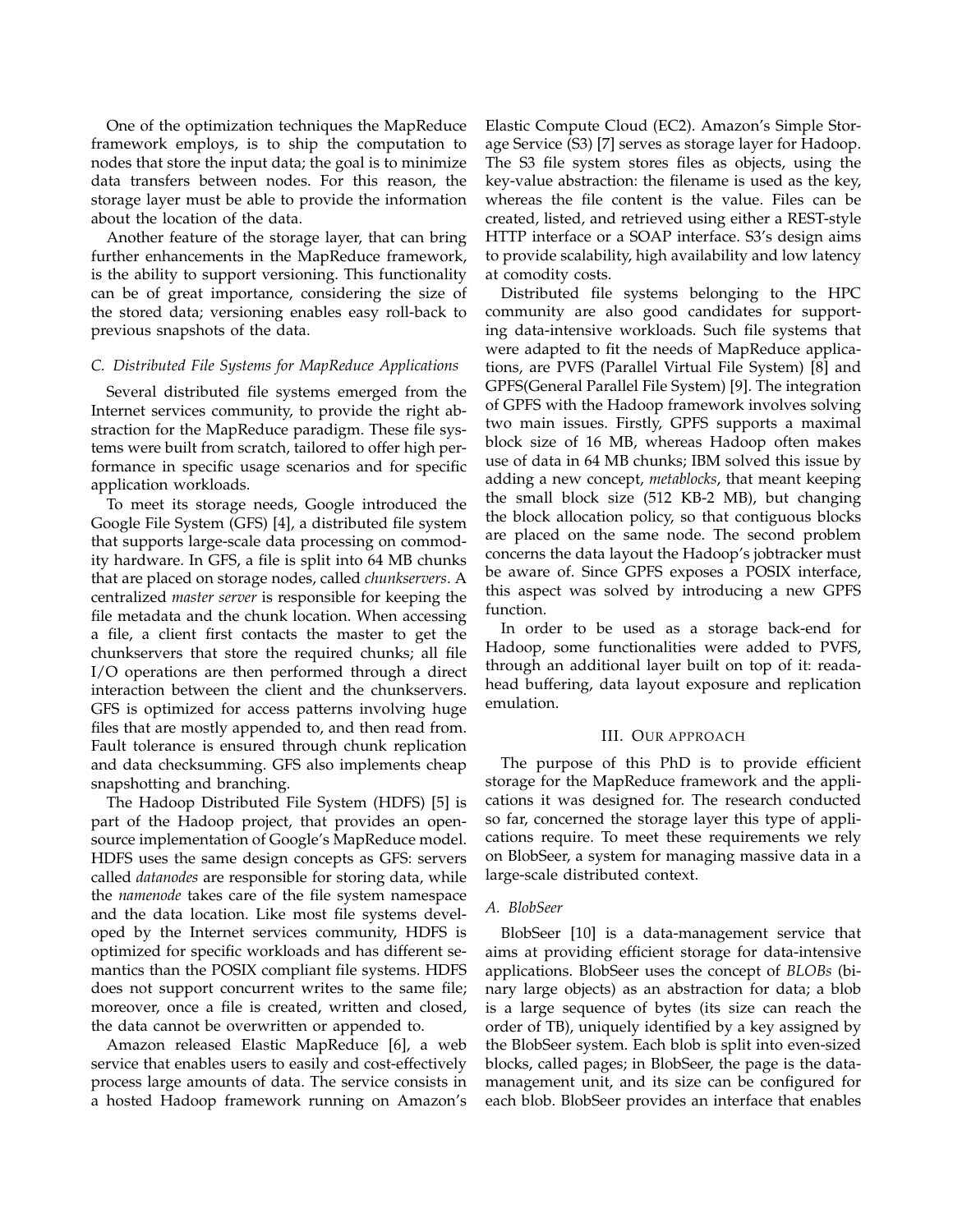the user to create a blob, to read/write a range of bytes given by offset and size from/to a blob and to append a number of bytes to an existing blob. In BlobSeer, data is never overwritten: each write or append operation generates a new version of the blob; this snapshot becomes the latest version of that blob, while the past versions can still be accessed by specifying their respective version numbers.

BlobSeer's architecture comprises several entities. The *providers* store the pages, as assigned by the *provider manager*; the distribution of pages to providers is aims at achieving load-balancing. The information concerning the location of the pages for each blob version is kept in a Distributed HashTable, managed by several *metadata providers*. Versions are assigned by a centralized *version manager*, which is also responsible for ensuring consistency when concurrent writes to the same blob are issued. BlobSeer implements fault tolerance through page-level replication and offers persistency through a BerkleyDB layer. Results in [11] show that BlobSeer is able to sustain high throughput under heavy access concurrency, for various access patterns.

#### *B. BlobSeer as a file system for Hadoop*

The features BlobSeer exhibits meet the storage needs of MapReduce applications. In order to enable BlobSeer to be used as a file system within the Hadoop framework, we added an additional layer on top of the BlobSeer service, layer that we called the *BlobSeer File System - BSFS*.

This layer consists in a centralized *namespace manager*, which is responsible for maintaining a file system namespace, and for mapping files to BLOBs. We also implemented a caching mechanism for read/write operations, as MapReduce applications usually process data in small records (4KB, whereas Hadoop is concerned). This mechanism prefetches a whole block when the requested data is not already cached, and delays committing writes until a whole block has been filled in the cache. To make the MapReduce scheduler data-location aware, we extended BlobSeer with a new primitive, that exposes the pages distribution to providers.

#### IV. PRELIMINARY RESULTS

To evaluate the benefits of using BlobSeer as the storage backend for MapReduce applications we used Hadoop - Yahoo!'s implementation of the MapReduce framework. We substituted the original data storage layer of Hadoop, the *Hadoop Distributed File System - HDFS* with our BlobSeer-based file system - BSFS. To measure the impact of our approach, we performed experiments both with synthetic microbenchmarks and real MapReduce applications. The microbenchmarks are tests that directly access the storage layer, by using the file system interface it provides, while real MapReduce applications access the storage layer through the MapReduce framework. The obtained results are described in the following sections.

#### *A. Grid'5000*

The experiments were performed on the Grid'5000 [12] testbed, a large-scale experimental grid platform, with an infrastructure geographically distributed on 9 different sites in France. Users of the Grid'5000 platform are offered a high degree of flexibility with respect to the resources they request. The tools Grid'5000 offers allow the users to reconfigure and adjust resources and environments to their needs, and also to monitor and control their experiments.

#### *B. Microbenchmarks*

We evaluated the throughput achieved by BSFS and HDFS when the distributed file system is accessed by multiple, concurrent clients. The scenarios we chose are common access patterns in MapReduce applications:

- Clients concurrently reading from different files.
- Clients concurrently reading non-overlapping parts of the same huge file; these two scenarios correspond to the Map Phase of a MapReduce application, when the map tasks process the input files.
- Clients concurrently writing to different files; this test case reproduces a pattern corresponding to a typical Reduce Phase of a MapReduce application, when the reduce tasks all generate and write to different output files.

The microbenchmarks were performed in an environmental setup consisting of 270 nodes, on which we deployed both BSFS and HDFS. The number of concurrent clients accessing the file systems, ranged from 1 to 250; considering that each client processed a 1GB file, the amount of data reached hundreds of GB.

The results showed that BSFS is capable to deliver a higher throughput than HDFS, and to sustain it when the number of clients significantly increases. This is due mainly to the load-balancing strategy BlobSeer applies when distributing the pages to providers. HDFS employs a different policy when allocating chunks to datanodes; the first replica of a chunk is always written locally; for fault tolerance, the second replica is stored on a datanode in the same rack as the first replica, and the third copy is sent to a datanode belonging to a different rack (randomly chosen).